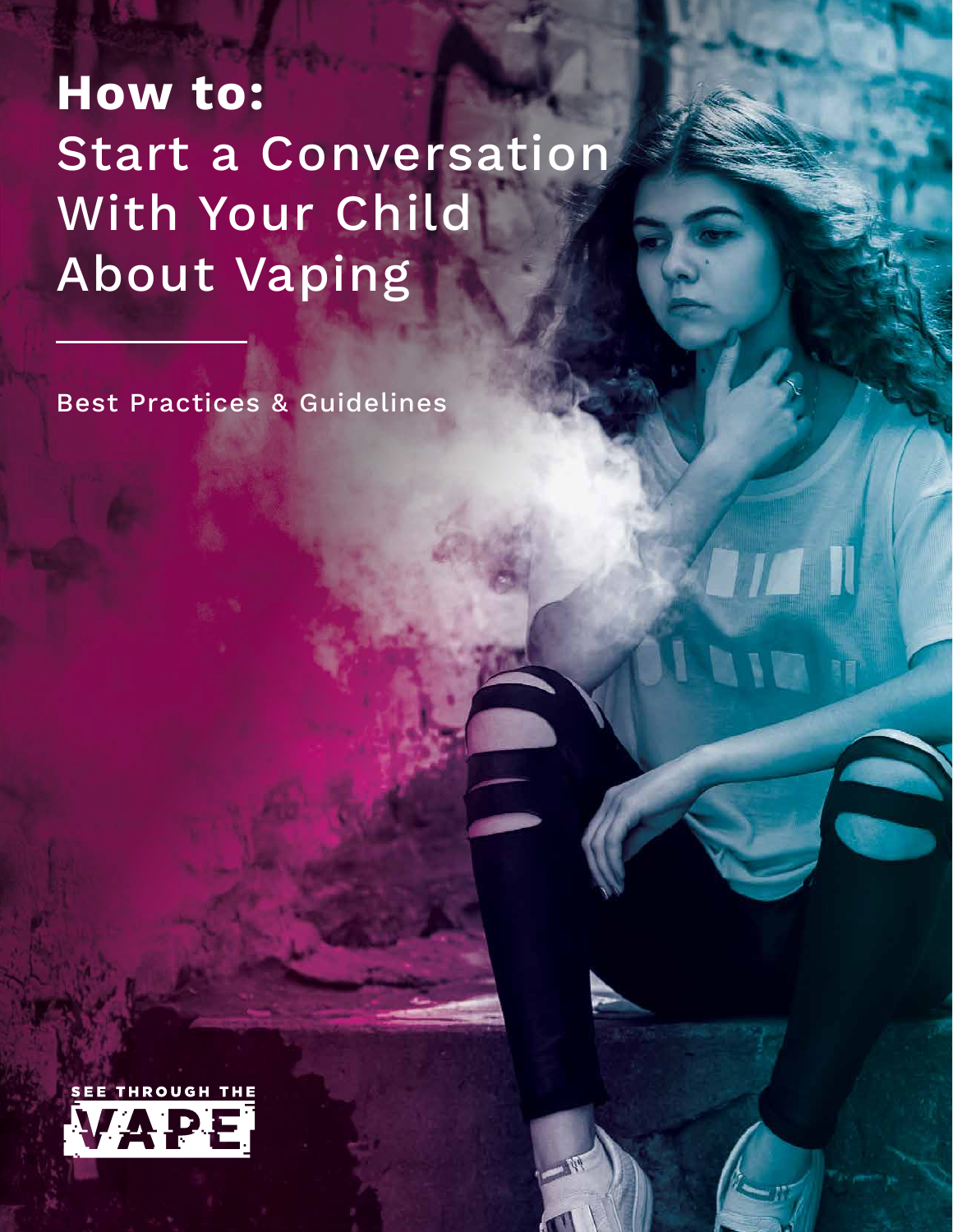### **CHAPTER 1**

# **Before Starting the Conversation**

It may seem obvious, but before sitting down with your child or teen to discuss the dangers of vaping, you should take time to do some research. There's a lot of misinformation out there, so make sure you visit trustworthy websites such as SeeThroughTheVape.org to find accurate information to start a constructive conversation.

#### **Here are a few facts to get you started:**

| 1 in 5 Utah high schoolers use e-cigarettes.                                                                  |
|---------------------------------------------------------------------------------------------------------------|
| Despite what's written on the vape product packaging, a<br>study showed 99% of e-cigarettes contain nicotine. |
| Nicotine harms the developing brain and puts youth at<br>increased risk for addiction to other drugs.         |
| Nicotine use in adolescence can affect attention, learning,<br>mood and impulse control.                      |
| The e-cigarette aerosol that users breathe from the device<br>contains harmful substances.                    |

**For more stats and insights, visit SeeThroughTheVape.org/Dangers-of-Vaping**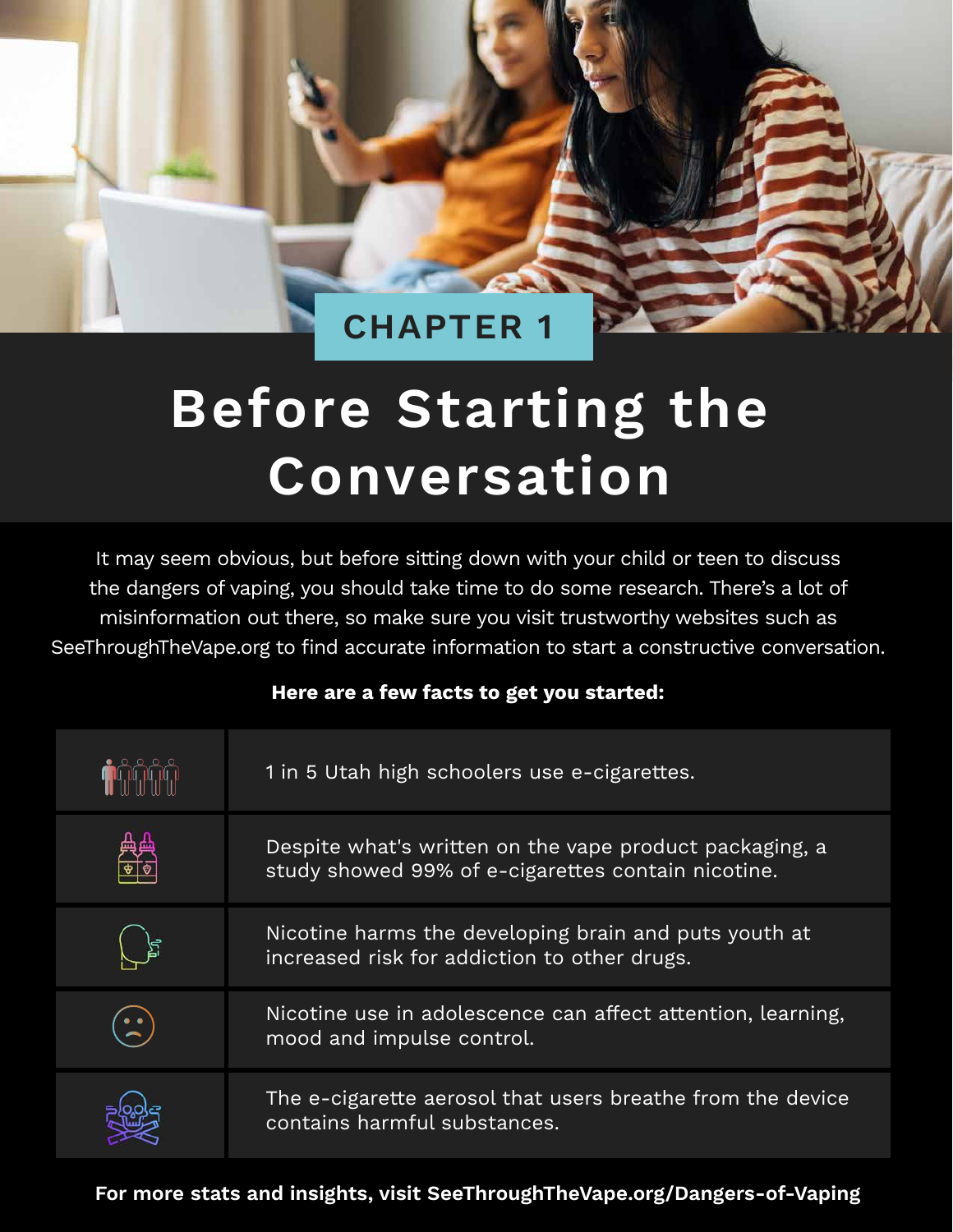### **CHAPTER 2**

# **Starting the Conversation**

Believe it or not, children and teens listen to their parents. In fact, studies have shown that when parents talk to their children and express a strong disapproval about vaping, they are less likely to try it. Just remember — you can make a difference.

#### **When it comes to proper communication, remember these three simple rules:**



**Choose a time** when there is no upcoming activity and you and your child aren't thinking about doing something else.



**Choose a place** to talk that is free of distractions and interruptions.



**Convey trust.** Let your child know that you always have their best interest at heart.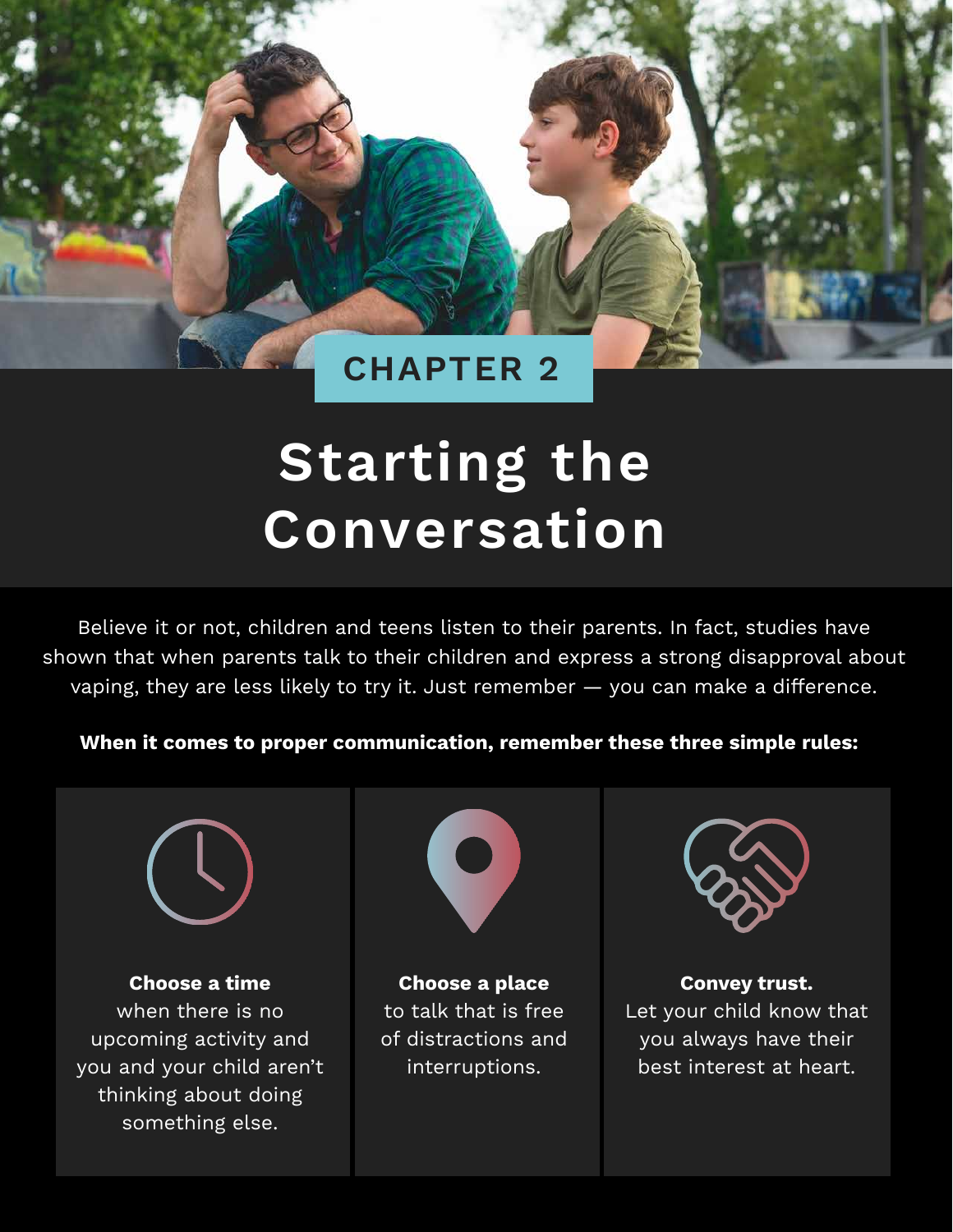### **Tips for Talking**

#### **Stay calm, be direct, and approach the conversation with love.**

Approach the conversation with a non-shaming and nonjudgmental attitude. Take a sincere, loving approach.

"Miguel, there is something I want to talk about with you that has been on my mind lately. Is now a good time to talk?

#### **Go for some "milkshake therapy."**

Go take some one-on-one time when your child feels like they can talk safely and openly. Going for a treat gives you a destination and something to do without a lot of distractions.

> "So, I was thinking we'd go grab a milkshake tonight and catch up. What do you say?"

#### **Ask them how they're doing and really listen.**

Are they stressed? Feeling lonely? Knowing how they're feeling will help you understand where they're coming from. This serves two purposes: It works as a conversation starter, and it helps to build a connection.

"How was your day, honey? Things must be stressful at school right now."

#### **Tell them about what you learned.**

Share what stood out to you during your research. Letting your child know that this is also new to you will help them feel like you're not talking down to them.

> "I learned something really interesting today about vaping I wanted to share with you."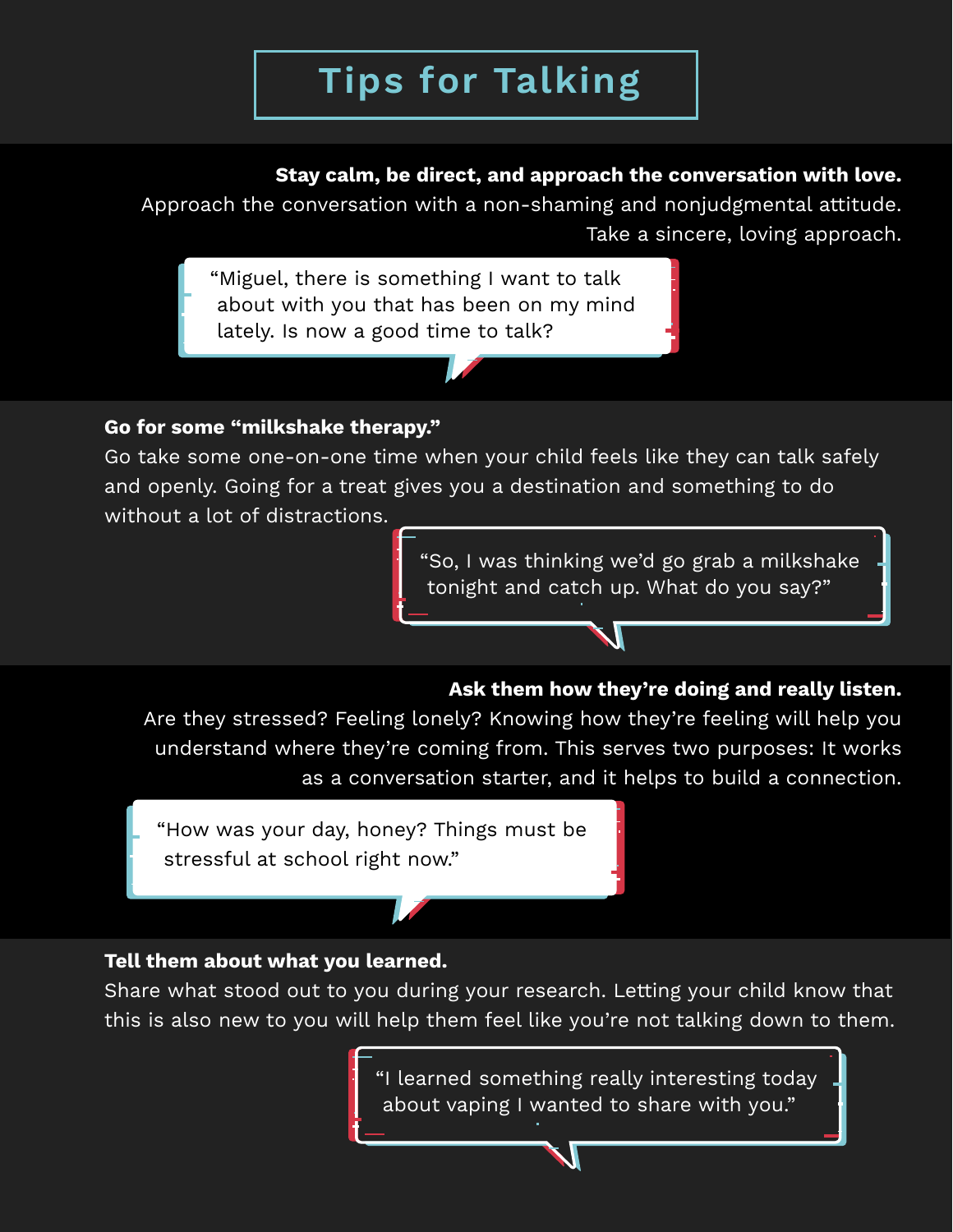#### **Ask them, "Have you ever considered this to be a problem?"**

This could be with themselves, their friends, or their school. This helps you understand their experience and gives them something to contribute

"So, what do your friends think about vaping?"

to the discussion.

**Ask them for suggestions and make them the expert.** 

"My co-worker found out her daughter is vaping and asked for advice. What do you think I should tell her?"

#### **If they minimize the issue, help make it real.**

Talk about both the physical and mental effects of vaping, and how common

they are.

"Jason, 99% of e-cigarettes contain nicotine that can harm your brain and lead to addiction."

#### **Set clear boundaries.**

Don't leave room for confusion. Tell them directly and lovingly

"If your friends begin to vape, I want you to call me."

what is and is not allowed.

#### **Help your child learn how to say "No."**

Kids face immense pressure to fit in. Help them learn skills to say no so they can confidently decline an offer without feeling like they'll lose their friends or status. Ways your child can say no to vaping:

- o "It's just not for me."
- o "We're too young for that."
- o "I have future goals and I don't want vaping to get in the way of that."
- o "I don't feel like it."
- o "My parents would be really upset."
- $O$  "No."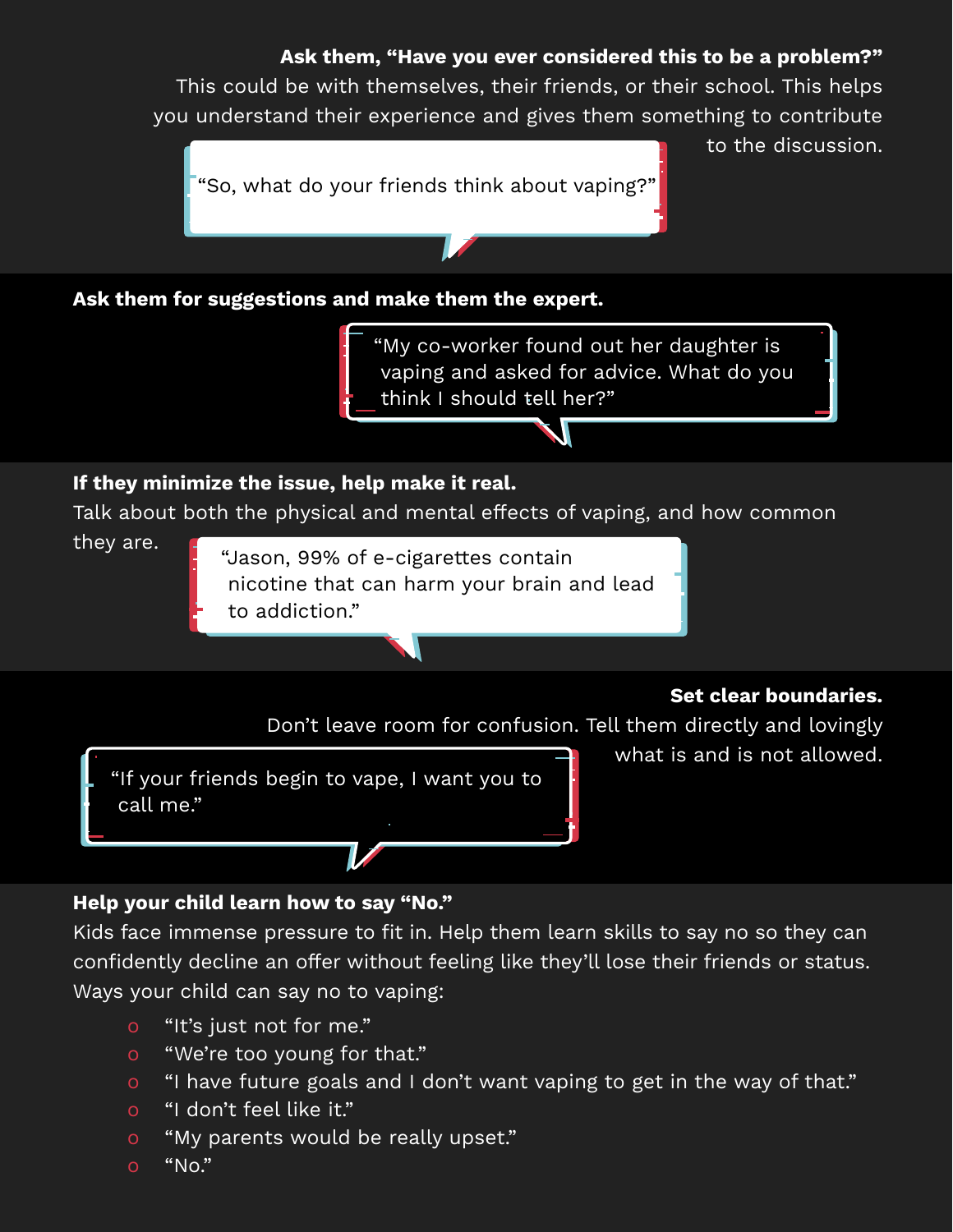

# **If Your Child Vapes**

Just because your child or teen vapes doesn't make you a bad parent. What's important is that you stay engaged and continue to love and support them.

#### **Here are some tips for doing just that:**

| Look past the behavior you don't like. Vaping is what you see<br>on the surface. What's underneath may be a lonely child who's<br>trying to fit in, or a stressed one who's trying to manage the<br>stress of school, or even a hurting one who's acting out and<br>looking for love. Focus on what's driving the behavior and how<br>you can help.    |
|--------------------------------------------------------------------------------------------------------------------------------------------------------------------------------------------------------------------------------------------------------------------------------------------------------------------------------------------------------|
| Ask what benefit they're getting and if there's something healthy<br>you can replace it with. Once you've identified what the driving<br>force is, try and find healthier coping mechanisms.                                                                                                                                                           |
| Find out where they've been getting vapes and set clear<br><b>boundaries.</b> Ask where they've been getting these products<br>and listen to their answer. Then, calmly establish clear, firm<br>boundaries that vaping is not allowed in your home and<br>explain why.                                                                                |
| <b>Help them quit.</b> Nicotine is as addictive as heroin. Quitting isn't<br>easy, but it is possible. Your child is more likely to succeed with<br>your support and with the free and confidential resources at<br>SeeThroughTheVape.org. Visit our site or text "Start" to 36072 to<br>start your quit. Visit "How To Help Your Teen Quit" for tips. |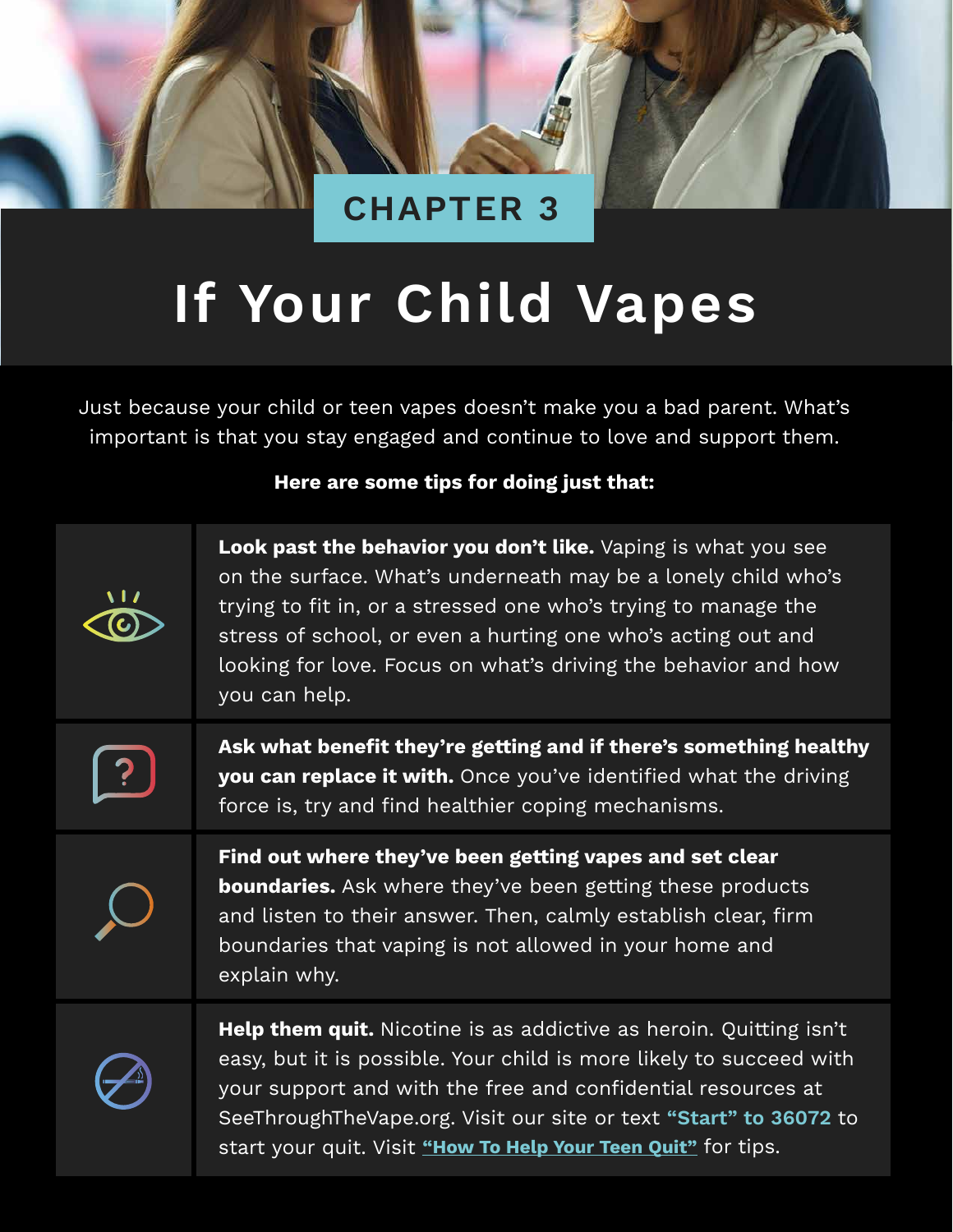

### **CHAPTER 4**

## **Building a Healthy Relationship**

Last, but certainly not least, maintaining a close relationship with your child is key to ensuring that he or she stays healthy and safe.

While at times it may seem difficult, always remember to keep these simple suggestions in mind.

#### **Quality relationships require:**

- o **Respect** between two people.
- o **Consideration** for the other person's feelings.
- o **Trust** between two people.
- o **Concern** for the other person's feelings.
- o **Understanding** what the other person is like, what they want, and their likes and dislikes.